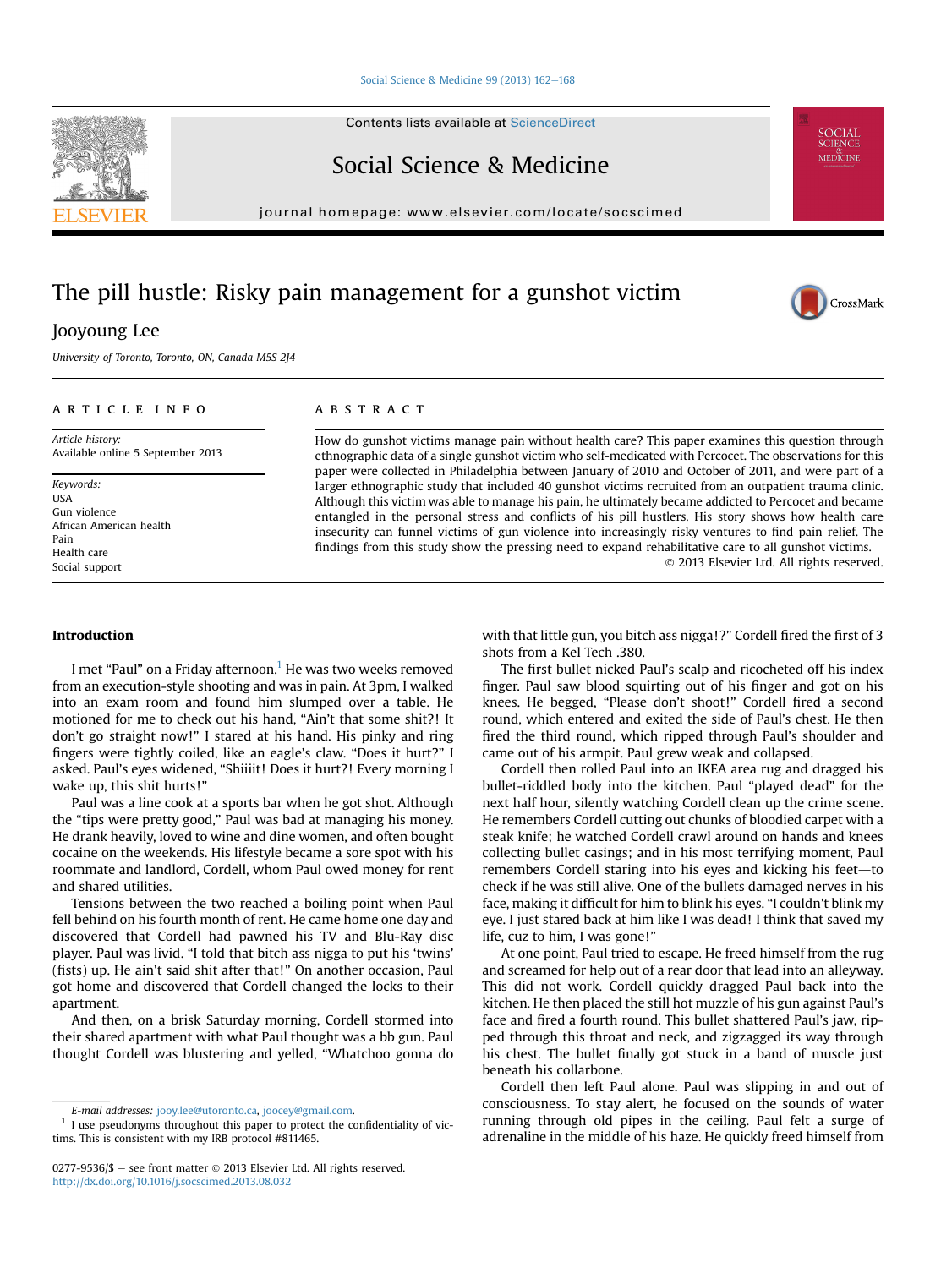the rug and made a clumsy sprint to the front door. Cordell heard him and came running down the stairs with his gun drawn. Paul recalls this tense moment as if it happened yesterday, "I turned around and that nigga look like he saw a ghost!" As he reached for the front door, Cordell pointed and tried to fire his gun. Paul closed his eyes, expecting to get shot again. But, the gun jammed and Paul managed to escape. Minutes later, Paul was discovered by someone who saw him lying in a pool of his own blood.

Paul's story haunted me. The details of Cordell's execution-style shooting were much different than the accounts I got from other gunshot victims in the outpatient trauma clinic at the University of Pennsylvania. Most of the victims I met had been shot during stickups, drive-by shootings, and other street altercations. Paul's shooting was different. It was cold and calculated and occurred in his home—a place where he was supposed to be safe. This was unsettling for Paul, who suffered from terrifying flashbacks.

Paul was also in a lot of pain. He was worried about his expiring Oxycodone (Percocet) prescription. Although Percocet made him feel "out of it," he liked vanquishing pain from his body. Percocet helped him feel control over a life and body that suddenly felt out of his hands.

Later that day, Paul asked his doctor for a refill on his Percocet. Paul's doctor listened to his story, but denied the request, saying, "Percocet is not a long-term kind of pain option. You can try taking Motrin or Extra Strength Tylenol. They should help you." Paul protested, but to no avail. We sat in silence after his doctor left. Paul let out a deep and frustrated sigh, "Motrin?! Percs barely do the trick! These mawfuckas don't care about shit!" Paul would have liked physical rehabilitation, but he did not have health insurance and could not pay for it out-of-pocket. In the meantime, Percocet helped him regain some semblance of his former life. Without it, pain invaded his body and disrupted his sleep. As we left the clinic, I asked Paul what he was planning to do. He shrugged, "I know some people who got Percs. You can get everything on the streets. I just gotta make some phone calls and see who's holdin'."

#### Making sense of Paul's story

How do gunshot victims manage their pain without continued health care? What survival strategies do they use? How do these survival strategies impact their health?

Paul's story opens insights into these questions. He was one of 40 gunshot victims that I enrolled in a larger ethnography of gunshot victims in Philadelphia. I use the term "victim" throughout because this is how participants referred to themselves. The term represented the various challenges that individuals faced during life after the shooting. In addition to feeling victimized by their shooters, gunshot victims also felt victimized by a health care system that did not continue to care for them.

Paul was one of 5 key participants that I interacted with weekly between January of 2010 to October of 2011. I spent time with Paul at homeless shelters; I attended his meetings with social workers; I also spent time with him in his old neighborhood, which was located next to one of Philadelphia's largest and most raciallysegregated housing projects.

As a young man, Paul became a low-level drug dealer. Like other young men in his neighborhood, he came of age in a world where there were few good jobs for young people who did not go to college. Instead of working in low-wage service sector jobs, Paul and some of his best friends gravitated to drug dealing. This lifestyle exposed Paul to gun violence. By the time he reached adulthood, Paul had witnessed 11 close friends, family members, and acquaintances murdered in shootings. He knew many more people who survived shootings only to live with chronic pain and disabilities.

At first blush, it is easy to assume that this back-story explains Paul's eventual shooting. But, as John Rich (2009) shows in his work, it is a mistake to assume that gunshot victims are caught up in illicit drug dealing, gangs, or other risky activities. These stereotypes are not only gross misrepresentations of the risks that people encounter in high poverty and crime neighborhoods, they also provide a moral rationale for unequal care and suffering. Although Paul had grown up immersed in street culture, he was not actively dealing drugs when he got shot. He had left this life behind and often remarked that he did not miss the stress and anxiety that came with drug dealing.

After the shooting, Paul spent most of his days trying to control sharp and throbbing pains in his body. This is a shared dilemma faced by thousands of gunshot victims that are wounded each year in our nation's most dangerous neighborhoods. Most of these victims are uninsured or under-insured when they get shot (Dozier et al., 2010). Indeed, while fatal shootings dominate news coverage, most people do not die from shootings. The Centers for Disease Control and Prevention show that approximately 1 in 5 shootings are fatal.

Under current laws, all gunshot victims are entitled to emergency and follow-up care when they arrive wounded in hospitals. But, once they are deemed healed by providers and released from continued care, victims like Paul continue to struggle with injuries, chronic pain, and health problems that diminish their quality of life (Lee, 2012; Rich, 2009). Getting shot is often the beginning of a downward spiral in a person's health. Similarly, gunshot injuries can have other ripple effects on a victim's life. Sudden and unanticipated disability can jolt gunshot victims out of the labor force--sometimes indefinitely. A wounded body presents particular problems for working poor victims like Paul who depend on an able body for their livelihood.

During our time together, I learned about the various sources of social support that Paul relied upon when he was in pain. I went with Paul when he bought Percocet from drug dealers and other pill hustlers. Although he found temporary pain relief, his pain management also introduced new health and safety risks into his life. Over time, Paul became entangled in his social support. He interhited the stress and personal conflicts of his various pill hustlers. Ultimately, his experiences show how health and safety risks flow through support networks amongst the vulnerable. I return to this theme throughout the paper, but for now place Paul's injury into a larger context.

#### Black men, gunshot victimization, and structural violence

At a macro-level, Paul's story could be conceptualized as a case of "structural violence" (Farmer, 2001; Farmer, Nizeye, Stulac, & Keshavjee, 2006). Originally coined by the Norwegian sociologist Johan Galtung (1969), "structural violence" links individual level outcomes with larger, historical, political, and social forces. This idea has gained traction in medical anthropology and has been further developed by scholars like Paul Farmer. Writing about the AIDS epidemic across developing parts of the world, Farmer et al. (2006) write,

Many doctors have focused on what are termed the 'behaviors' or 'lifestyles' that place some at risk for AIDS, while others are shielded. Yet risk has never been determined solely by individual risk behaviors. Susceptibility to infection and poor outcomes is aggravated, instead, by social factors, including poverty, gender inequality, and racism (2006: 278).Farmer shows us how preventable illnesses and injuries are linked to concentrated poverty, institutionalized discrimination, and other structural